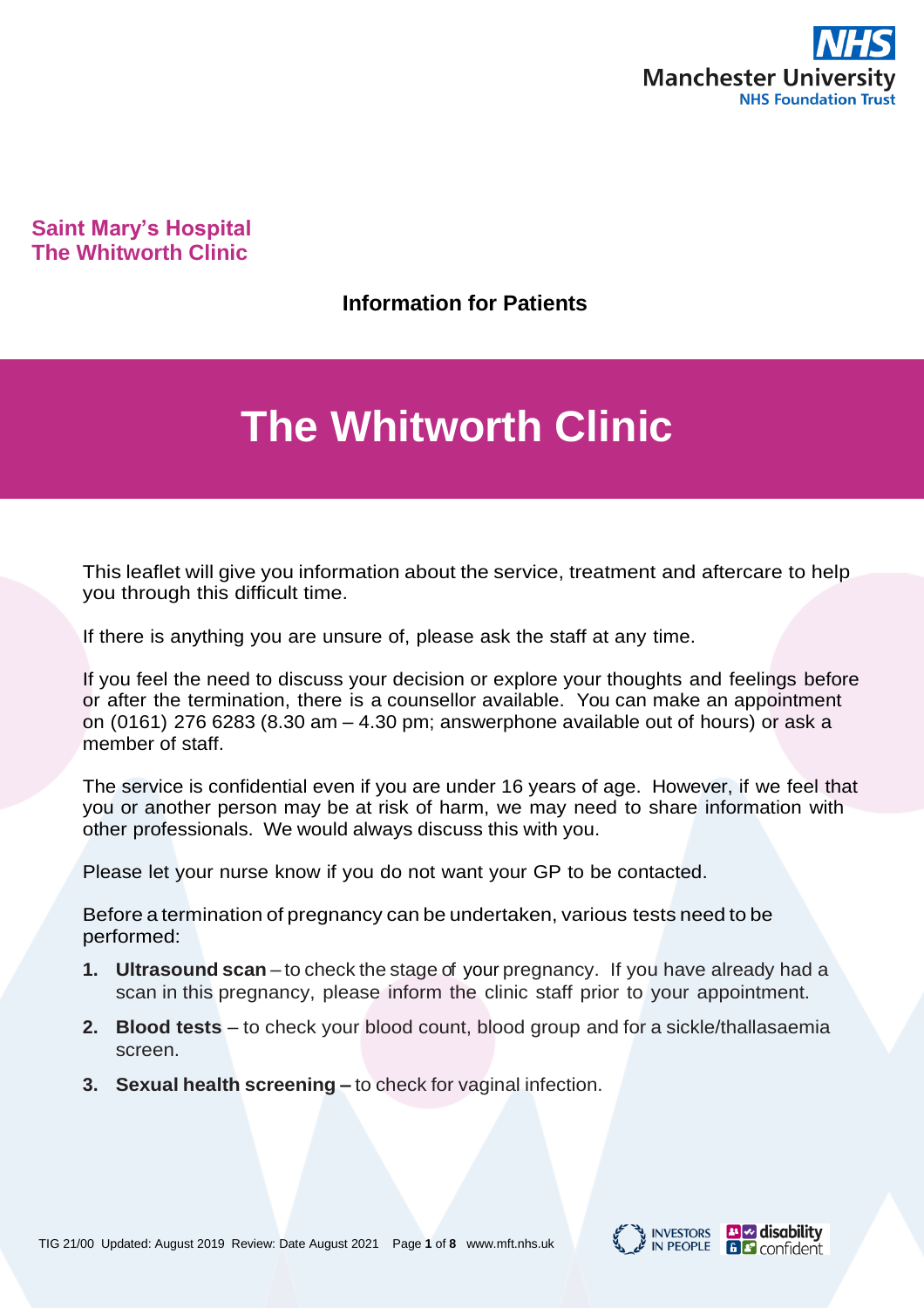

Before the termination you will see a nurse. She will discuss your options with you and answer any questions you have. You will also see a doctor who will make sure you understand and consent to treatment. Your appointment may take up to 4 hours. You are welcome to bring someone with you for support, however if possible, we advise that you do not bring children.

At Saint Mary's Hospital, we offer two different ways of ending a pregnancy. Both options are explained in this leaflet. Please discuss the options with our staff to ensure you choose the right method for you.

### **In-patient medical termination**

#### **Early pregnancy – under 10 weeks**

This is a two stage procedure which involves taking two different medicines 36-48 hours apart. The effect of the medication will be similar to an early natural miscarriage. If there is availability, it may be possible to have stage one after the initial consultation.

Your appointment may take up to 4 hours. You are welcome to bring someone with you for support, however if possible, we advise that you do not bring children.

For the first stage, you will need to come to hospital to take a tablet called Mifepristone. This tablet blocks the hormone Progesterone which is needed for a continuing pregnancy and it 'prepares' the uterus (womb) for the next stage. You may go straight home and carry on as normal, although it is advised that you do not smoke or drink alcohol until two days after the termination is complete.

It is possible some women may experience light bleeding/ spotting or mild period type pains after this stage.

You will be asked to return to the Gynaecology ward two days later for the second stage of the treatment.

This involves having Misoprostol tablets inserted vaginally.

These tablets will cause the uterus (womb) to contract and empty so you will have heavy bleeding and period type pain. Women vary in their reaction to this treatment: If you need pain relief, please ask the nurse.

You may also experience some diarrhoea, sickness and hot flushes.

Eventually, you will pass the pregnancy through the vagina. You will need to use a bedpan every time you use the toilet so that the nurses can check that the termination is complete.

The whole procedure will take approximately 4 to 6 hours, but you may stay longer if you do not feel well enough to go home.

Please arrange for someone to escort you home.

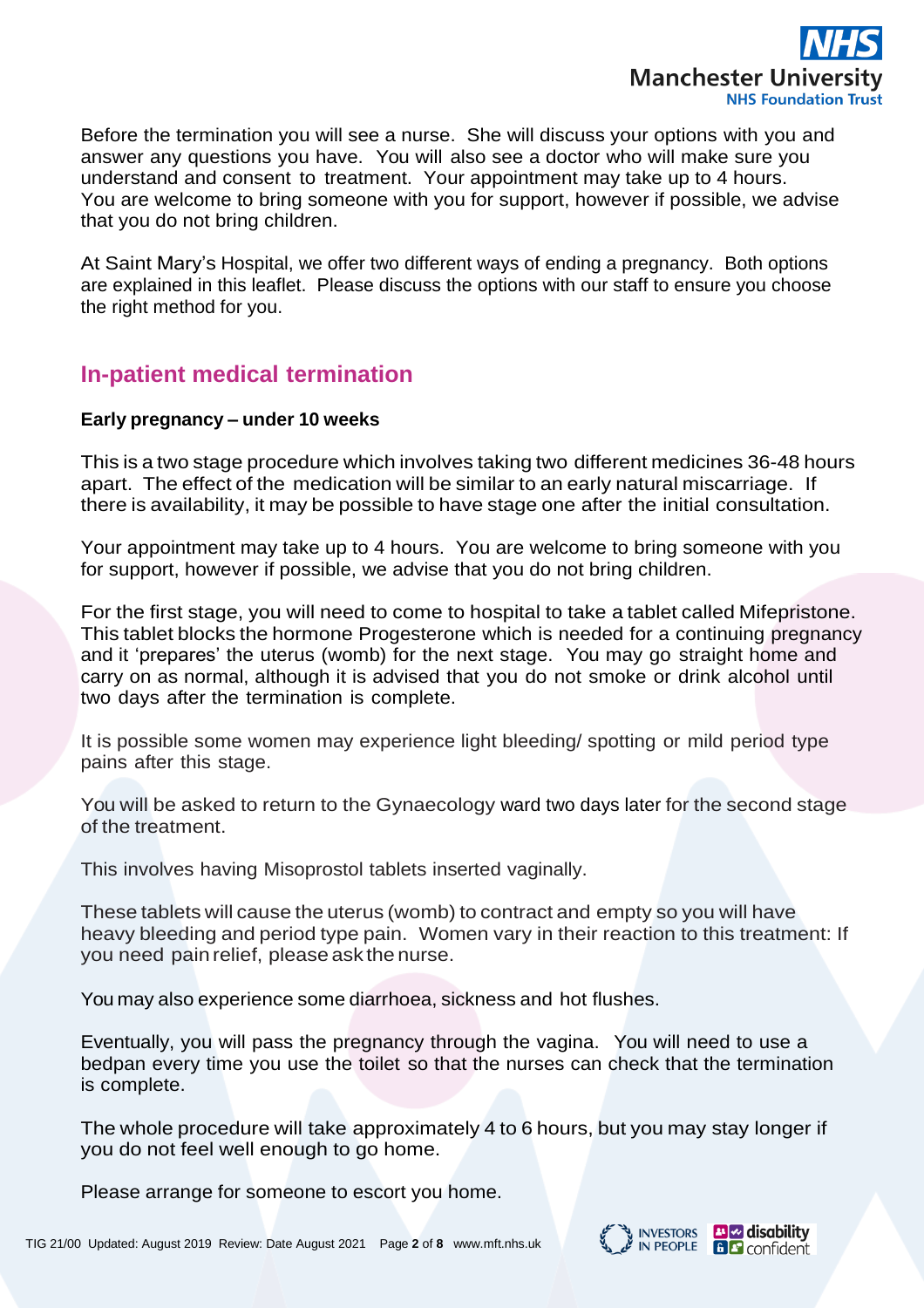

As far as possible you will be given a single room. You may like to bring someone with you as well as books/magazines, snacks and drinks.

Please also bring some loose, comfortable clothing, spare underwear and some sanitary towels (not tampons). You will be able to eat and drink normally for both admissions.

Very occasionally, the pregnancy may not be passed after six hours. If you are well, you may still go home. You will need to return in 7-10 days to have another scan and be reviewed to ensure that the treatment is complete.

# **Out-patient**

#### **Early pregnancy – under 9 weeks**

This procedure is offered to ladies who meet the criteria and wish to go home for the second part of their medical treatment rather than staying on the hospital ward.

This is a two stage procedure and the first stage is the same as the in-patient early medical termination stage. However, you will return to the Whitworth Clinic 2 days later rather than the ward to have the second part of your treatment.

The second visit will be to the clinic and will last approximately 30 - 45 minutes.

A nurse will discuss with you any symptoms that you may have experienced since your first appointment. If all has been well, your treatment will continue.

There is a waiting room for relatives and friends to stay during this visit.

Misoprostol tablets will be inserted into your vagina. These tablets help your uterus to contract and empty in order to expel the pregnancy, which means you will start to bleed and experience period-like pains.

Pain relief medication and possibly anti-biotics will also be given to you at this time.

You may go home following the treatment but you should take it easy for a couple of hours after. After this time, you may find that moving around will ease any discomfort.

You should arrange for someone to take you home from the clinic and stay with you during the treatment and overnight.

The termination usually takes place approximately 4 - 6 hours after following the insertion of the tablets.

In some cases, the termination may occur earlier or later than the 4 - 6 hours anticipated. During the treatment, some women experience heavy bleeding and a lot of pain, while others experience very little bleeding and mild pain. You may also experience some diarrhoea, sickness and hot flushes.

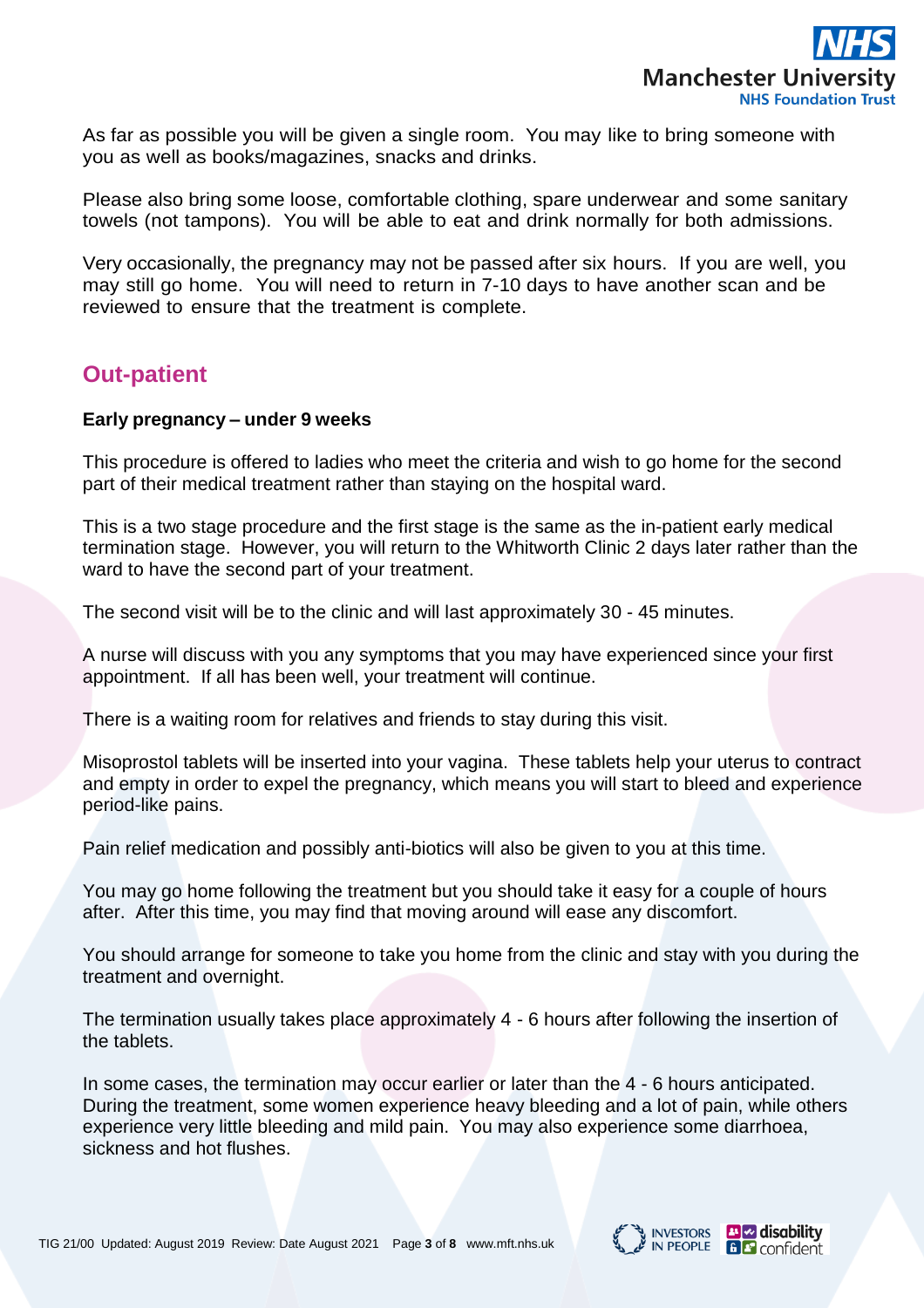

This method of termination requires a follow-up appointment.

You will be given an appointment for a blood pregnancy test approximately 2 weeks after your treatment.

#### **It is important that you attend this appointment to confirm that the treatment is complete.**

Sometimes it may also be necessary for you to have a scan.

### **Late pregnancy – 10 to 19 weeks**

Again, this is a two stage procedure, and the first stage is the same as the in-patient early medical termination.

The second stage of this treatment (again two days later) involves having Misoprostol tablets inserted vaginally, then taking them by mouth every three hours or up to 4 doses. The tablets will make your womb contract and your cervix (the entrance to the womb) open to allow the pregnancy to be expelled. This could be quite upsetting and there is a chance that you may see the fetus. We will do everything possible to help you through this difficult time and the nurse will discuss what will happen with you.

This procedure may take up to 12 hours and involve an overnight stay in view of the pregnancy being more advanced.

With both medical termination options, each woman reacts differently to the treatment. For this reason, it is difficult to predict how much pain and bleeding you can expect, or how long the treatment will take. The nurse will be there to help and support you and to provide any pain relieving medications you may require.

The treatment is safe and suitable for most women but please tell the nurse and doctor if you have any medical conditions.

Most medical treatments have potential side effects or risks. With this the main risks, though small, are:

- Excessive vaginal bleeding.
- Infection of the womb.
- Incomplete abortion.





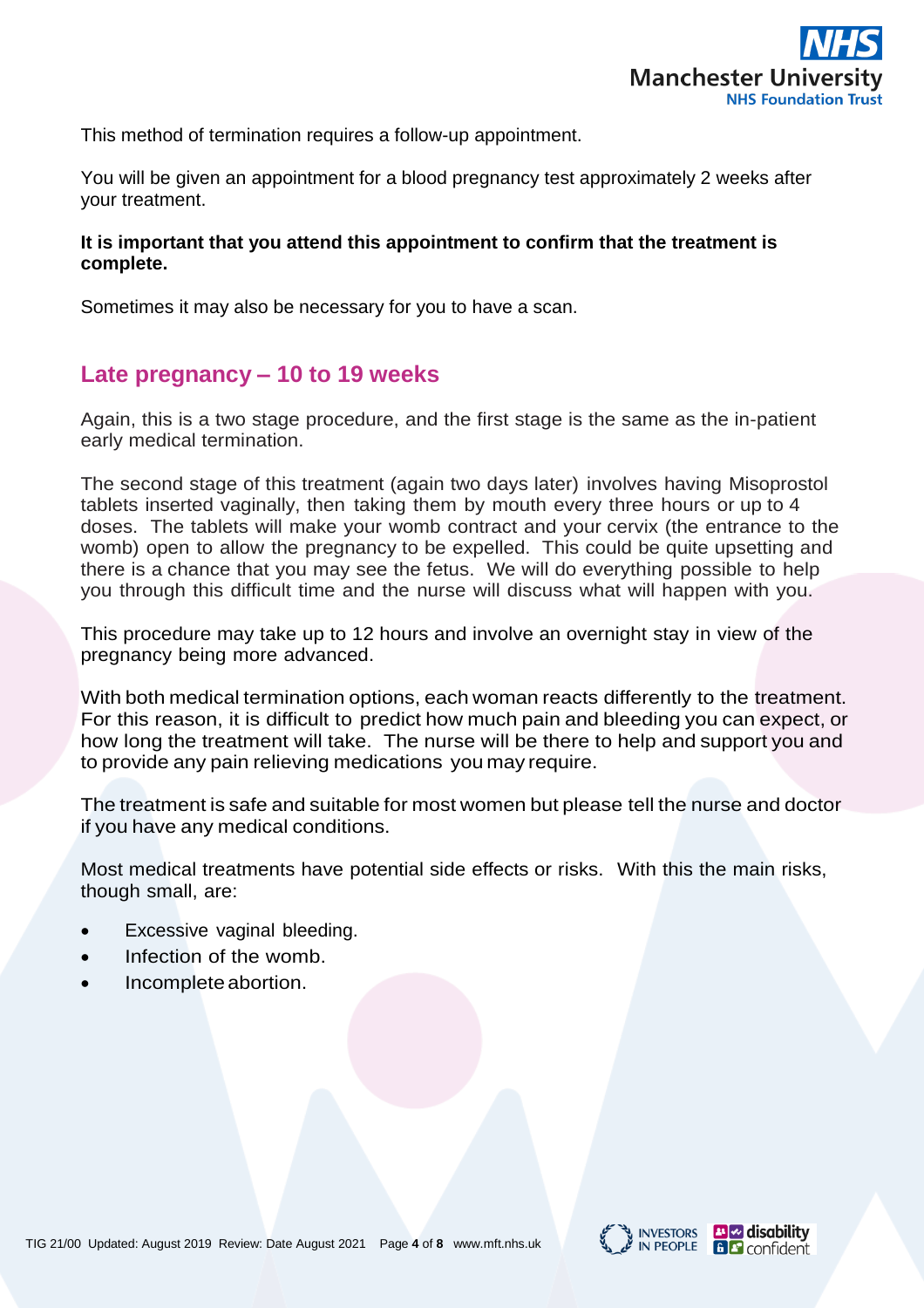

# **Surgical termination**

### **In-patient surgical termination General anaesthetic**

This method can be used for pregnancies between 8 and 12+6 weeks.

You will need to be admitted to the ward for one day.

You should have nothing to eat or drink for 6 - 8 hours before your operation.

1 - 2 hours before the operation you may have a pessary inserted into your vagina. Some women get period type pain, bleeding or diarrhoea at this stage.

You will be escorted to theatre and will be put to sleep with a general anaesthetic for approximately 20 minutes.

Suction is used to empty the uterus (womb). Once you have fully recovered you may go home.

Please arrange for someone to collect you and to remain with you until the next day. You should not drive or operate machinery for 24 hours.

Every form of surgery has some risk. With this operation, the risks, though small, are:

- Infection of the womb.
- Excessive bleeding.
- Incomplete abortion.
- Perforation of the womb.
- Damage to the cervix.

# **Out-patient surgical termination**

#### **Local anaesthetic**

This procedure is called manual vacuum aspiration (MVA), which can be done using local anaesthetic for pregnancies under 10 weeks.

This means we can carry out the procedure with you awake in the clinic, and will avoid the need to have a general anaesthetic.

It is a quick and convenient procedure, typically requiring a 3 - 4 hour hospital visit.

We will give you painkillers and a vaginal pessary to help soften and open the neck of your womb approximately 1 hour before the procedure.



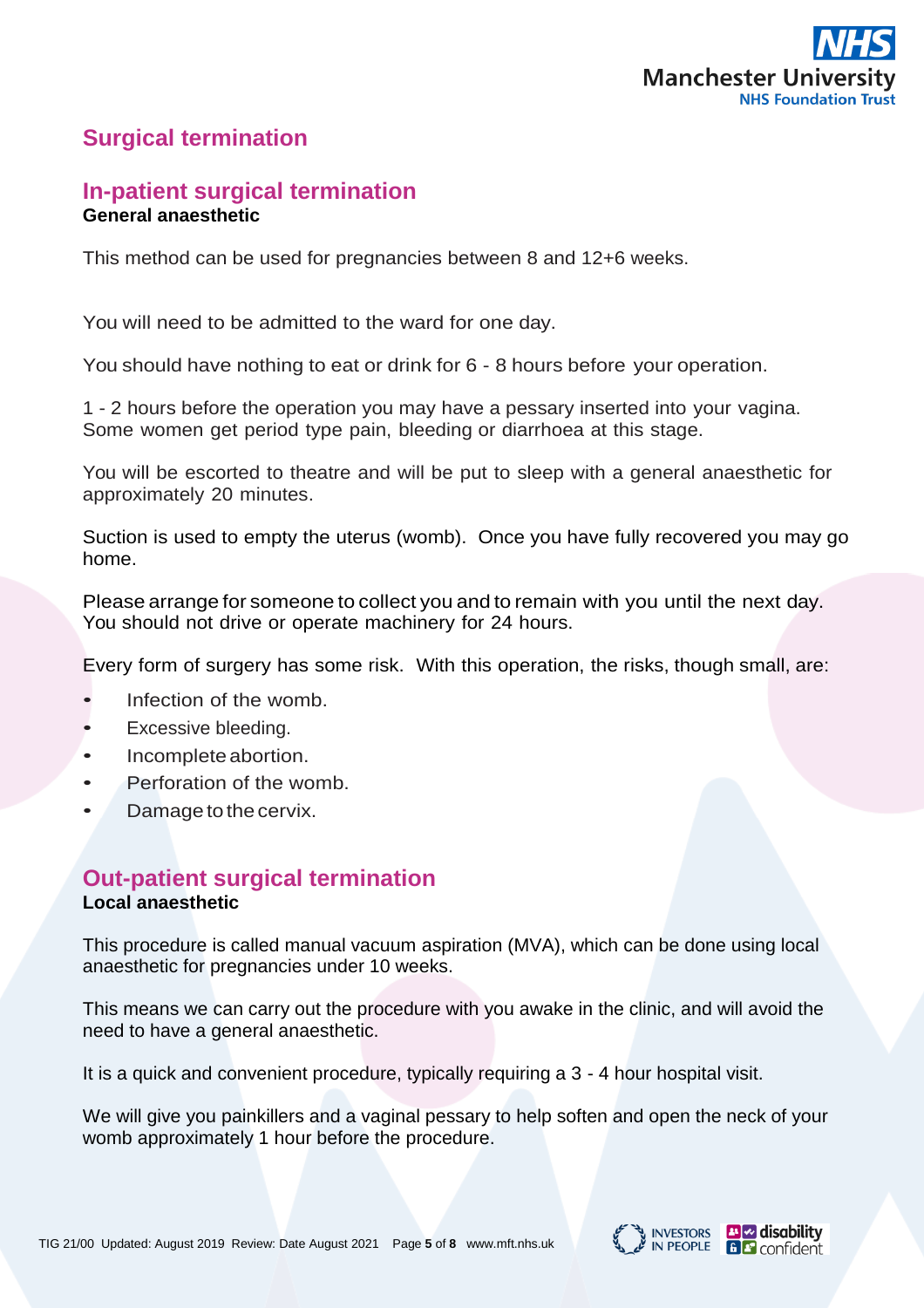

This makes the MVA procedure easier and safer. Some women will experience period-like pain, bleeding or diarrhoea during this stage.

Local anaesthetic will be injected into the neck of the womb to numb the area.

A small flexible suction tube attached to a syringe will gently be passed through the neck of your womb and the pregnancy tissue will be removed.

The procedure only takes a few minutes and towards the end of the procedure we expect you may have period pains as the womb empties and it will contract.

There will be gas and air available if you require it. The pain will settle soon after the procedure. However, if you require further pain relief we can provide it.

Following the procedure, we will provide you with a drink and something to eat and ask you to remain with us for observation for approximately 30 minutes.

A follow-up appointment shouldn't be necessary. However, we will supply you with contact numbers should you have any queries or concerns.

Although MVA has been proven to be safe, like any procedure, there are some risks:

- There is a small risk of bleeding, and an even smaller risk of severe bleeding, which may result in needing a blood transfusion.
- There is a minimal risk of infection, which can be treated with antibiotics.
- There is a very rare risk of perforating the uterus (hole in the womb).
- You may also feel faint during or shortly after the procedure, but this usually disappears soon after.
- Occasionally we are not able to complete the procedure for reasons such as pain or difficulty passing the suction tube. Alternatives will then be discussed with you.

#### **Who cannot have the procedure:**

- Women with moderate-severe bleeding or pain.
- Women showing signs of infection.
- Women with large uterine fibroids, uterine abnormalities or previous surgery to the cervix (such as cone biopsy).

# **Afterwards - Medical and Surgical termination**

• **Bleeding**

You may have some bleeding, like a period for up to 7-14 days.

Please use sanitary towels and not tampons during this time.

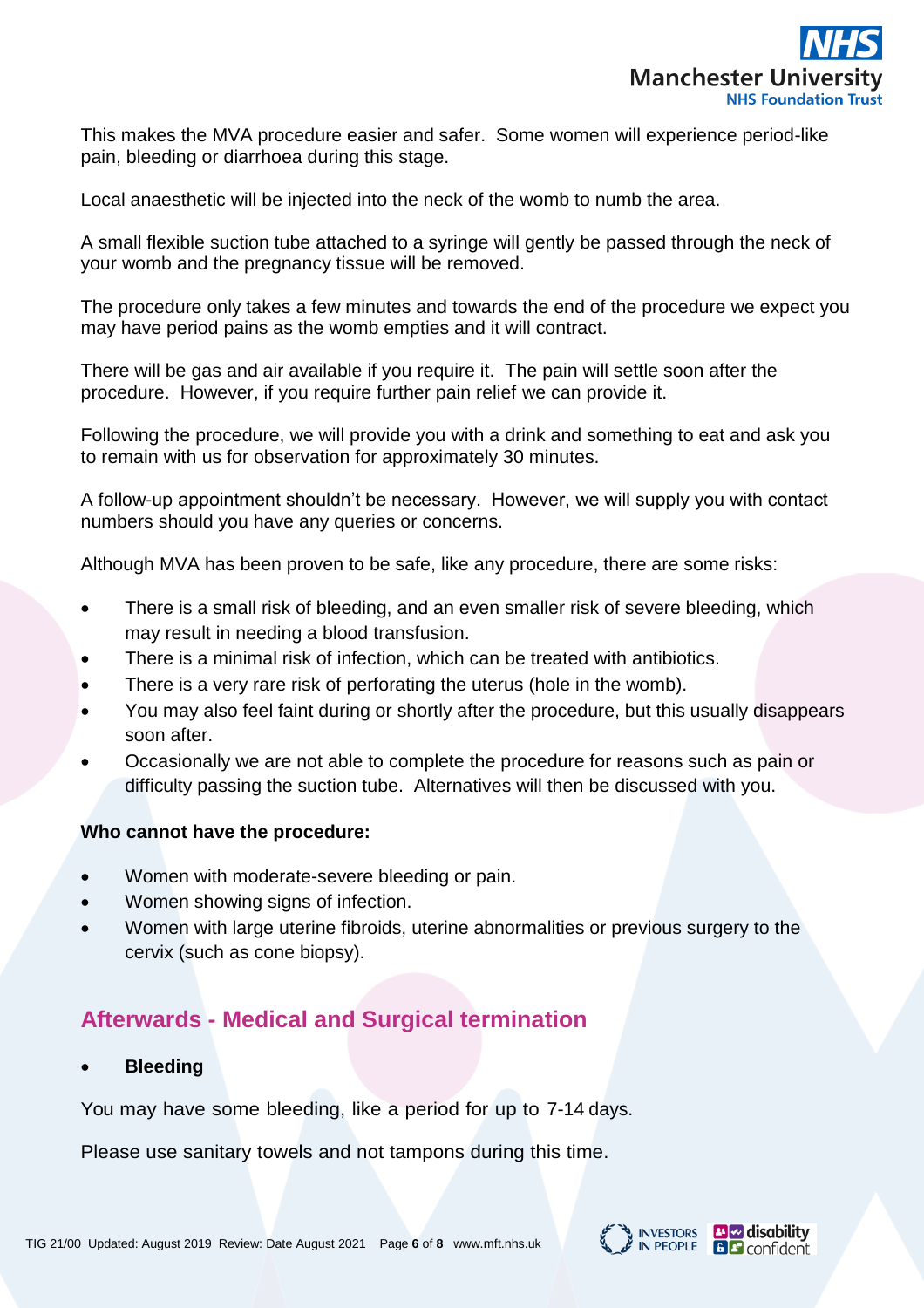

Your next menstrual period should come 3-8 weeks after the termination.

If you have any concerns regarding your pain or bleeding, are passing clots or have a smelly vaginal discharge please contact the Whitworth Clinic or your GP.

Respectful disposal of your pregnancy remains will be undertaken by cremation (communal or individual) as per local protocols. Please ask staff if you require further information or wish to discuss.

#### • **Sex**

You may resume sex when the bleeding has stopped and you feel ready in yourself.

#### • **Contraception**

You can get pregnant straight away! You must use a reliable method of contraception before you have sex again. If you haven't already decided, we can help you choose the method that is best for you.

#### • **Feelings**

It is normal to feel a range of emotions after an abortion. You may feel, for example: relieved, sad, numb, confused or angry. It is common to feel 'up and down' for a while.

If you need to talk to someone, or would like to make an appointment to see our counsellor, then please call us at the Whitworth Clinic.

**The nurse will discuss with you the choices and the options you have depending on how many weeks pregnant you are, your preferences and any medical conditions you may have.**

#### **This summary may help:**

### **Medical termination**

- Does not involve general anaesthetic.
- There is no surgery to the cervix or womb.
- Can be done at any stage.
- Can be done at the weekend if under 10 weeks.
- You may not need to stay in hospital for the  $2<sup>nd</sup>$  part of the treatment. (Dependent on medical history/under 9 weeks).
- You may feel that this method is more natural or that you are in control.
- May be more suitable for women with certain medical conditions.